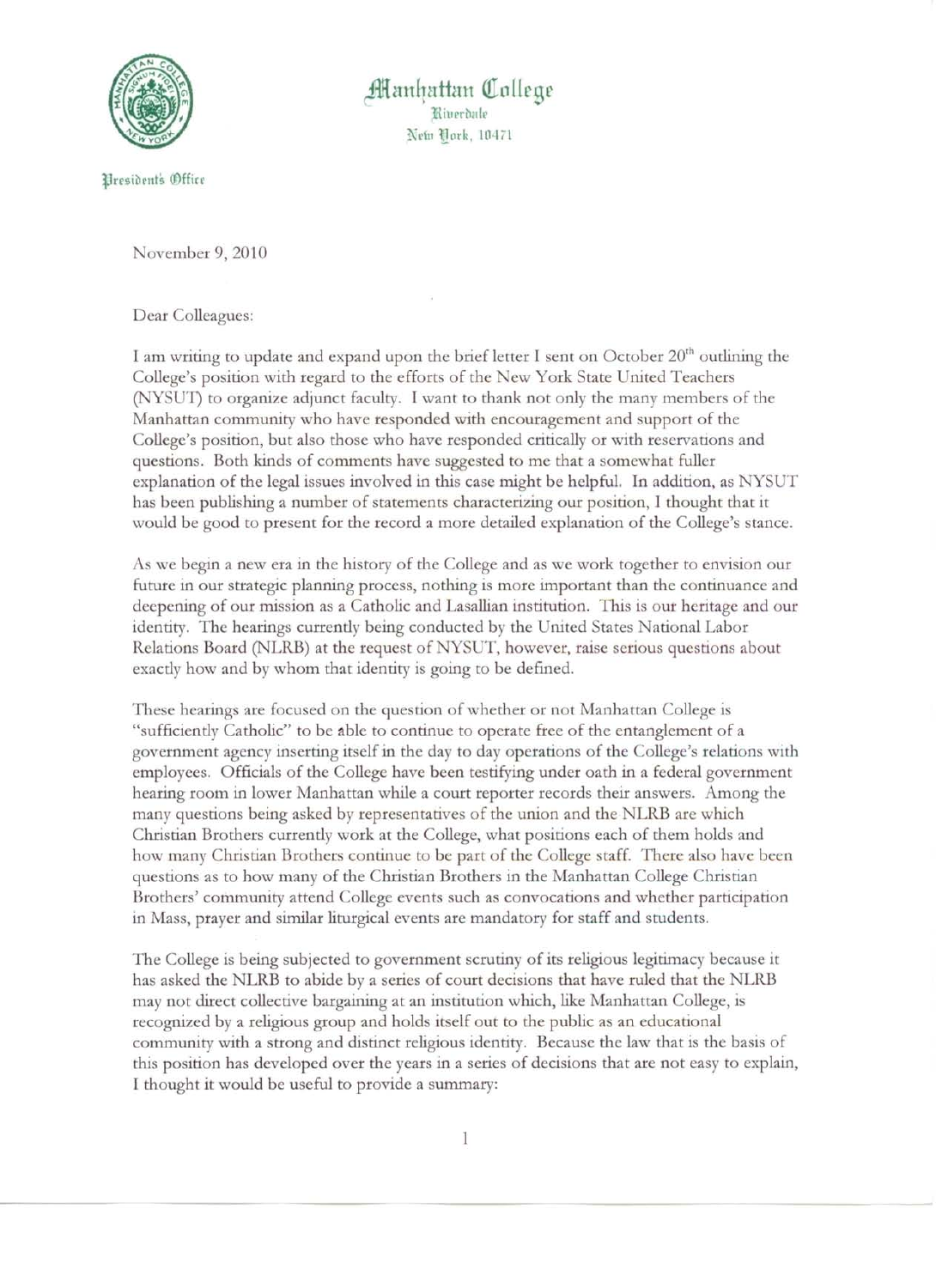- A consistent line of judicial decisions, referred to by the popular name *Catholic Bishop,* originates more than thirty years ago when the Supreme Court declined to allow the NLRB to extend jurisdiction to religiously operated schools. The reason for the decision was the Supreme Court's concern that allowing the NLRB to take control could involve the government in trying to resolve difficult and sensitive questions arising out of the Free Exercise Clause of the First Amendment to the United States Constitution.
- The Supreme Court had two important concerns. First, the Justices on the Supreme Court were wary of the potential entanglements between the government and religion that could emerge where the government tried to administer a labor relationship at an institution affiliated with a religious group. Second, the Court was equally sensitive to *the risks posed* b*the veryprocess of inquiry that would be undertaken* b*the government in order to assess the legitimary of the employer's assertion of the religious mission.* The Court, that is, recognized that such an intrusive process (in effect, the government's measuring whether an institution meets the government's test of religious identity) may in and of itself impinge on the rights guaranteed by the First Amendment. Shortly after the Supreme Court barred the NLRB from directing collective bargaining in Catholic schools in the Chicago area, the federal court in New York agreed with the decision and applied it to a Catholic school in New York. In its decision, the New York court wrote that it is a school's infusion of religious values which creates the conflict by the government with the Religion Clause of the Constitution-and not whether the school is actually owned or operated by an affiliated Church.
- The reach of *Catholic Bishop* was extended in 1986 when a federal court expanded the scope of the First Amendment protection to colleges, which the court recognized are more "secular" in their staff, student bodies and operations than a parochial high school. In that case (which involved a Catholic college), the court recognized that even though fewer than 10% of the college's faculty were members of the founding religious order, and many aspects of the college's operations were secular, there was a religious dimension sufficient to bring the college within the protection of the Supreme Court's *Catholic Bishop* decision. In particular, the federal court emphasized the constitutional concerns which arise from the process of intrusive inquiry by the government into how the Catholic religious mission was made part of the college. The court accordingly stopped the NLRB from ordering collective bargaining for faculty at the college.
- Following these cases, a federal appeals court in Washington D.C. decided, in a 2002 decision referred to as *Great Falls,* that the NLRB's approach to determining jurisdiction of a college under *Catholic Bishop* was flawed. In applying the Supreme Court's earlier analysis, the *Great Falls* court explained that the correct analysis should be whether the college (a) holds itself out to the public as a religious institution; (b) is nonprofit; and (c) is religiously-affiliated. Because the court found in *Great Falls* that the college met these objective criteria, it therefore was exempt from NLRB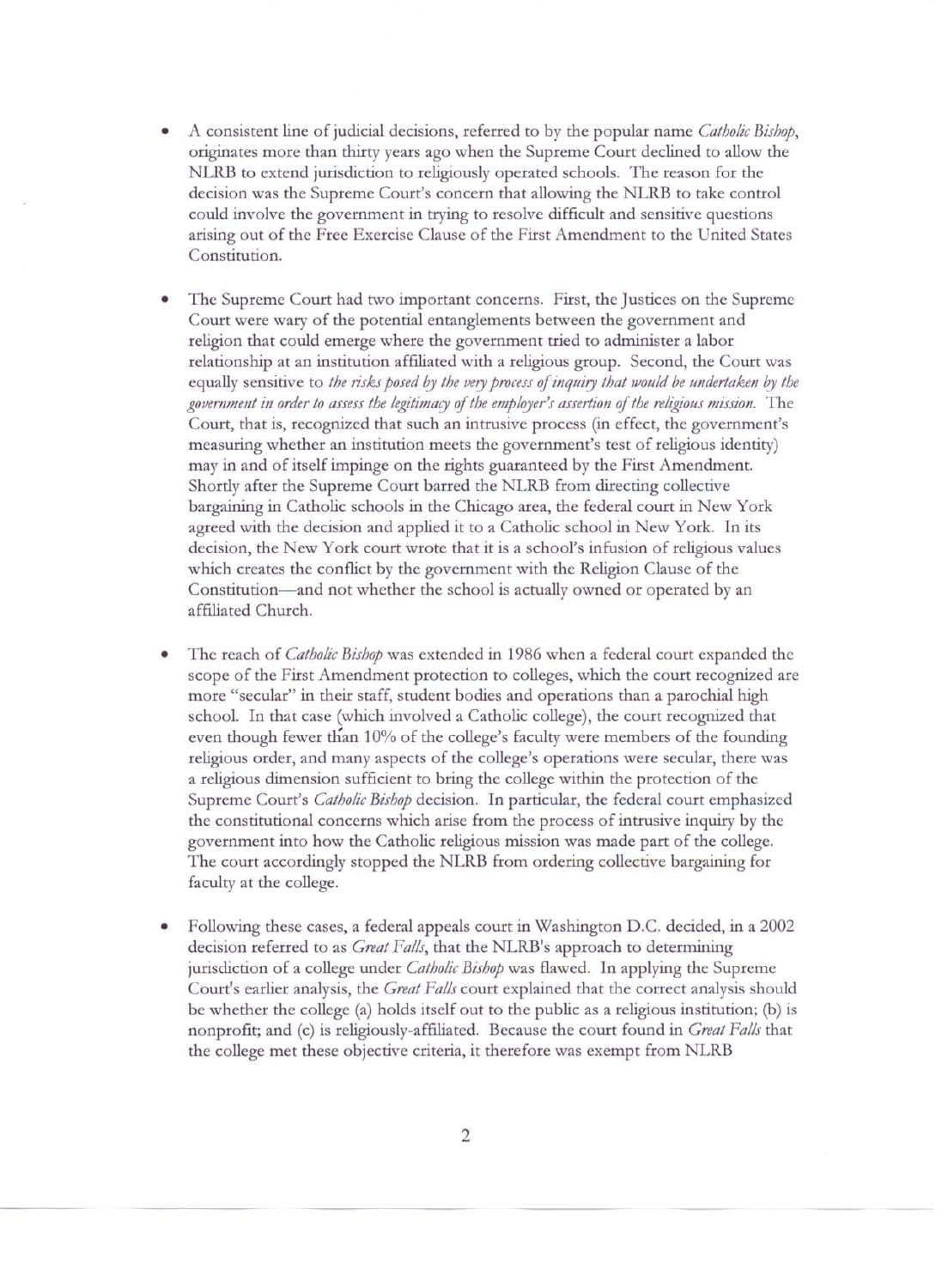jurisdiction under *Catholic Bishop* and the court refused to order the college to bargain with the union.

In March of 2009, the federal appeals court in Washington D.C. again ruled on the NLRB's legal authority to direct collective bargaining for faculty at a religiously affiliated college. Again the court stated, in a decision known as *Carroll College,*that the three-part objective test it set down in *Great Falls* controlled: again, whether the college holds itself out to the public as a religious institution, whether it is nonprofit, and whether it is religiously affiliated. The court made it clear that these three criteria are the proper limit of the NLRB's inquiry, and that a college that meets them should not be subject to the oversight of the NLRB. This sensitive test recognizes that while an institution's claim of religious identity must be shown to be legitimate, it is not for the United States Government to approve Manhattan College (or any similar institution) as a Catholic (or Jewish, or Protestant, or Muslim) institution.

The NLRB officials conducting the Manhattan College case at this time obviously know about *Catholic Bishop* and the cases following it. The NLRB knows that its efforts to order collective bargaining at religiously affiliated schools and colleges have not been enforced by the courts. The union is also aware of this history. Despite the clear rulings of the courts, however, Manhattan College is being directed by the NLRB, at the urging of the union, to submit itself to a lengthy and intrusive inquiry as to whether we are Catholic enough to claim the Free Exercise protections of the First Amendment. The very entanglement the Supreme Court cautioned against is being played out right now at 26 Federal Plaza in Manhattan. The government and the union are trying to act as arbiters of Manhattan College's Lasallian Catholic identity.

The line of questioning being pursued by the NLRB and the union unfortunately betrays a serious lack of understanding of the Catholic nature of the College. For example, the fact that we are a welcoming, pluralistic community is being presented as proof that we cannot be an authentic Catholic College. Questions about the number of Brothers in various roles imply that the work of lay faculty, staff, and administrators is negligible in forwarding our mission, and betrays a complete incomprehension of a full generation's hard and faithful work in passing forward the charism of religious orders to lay colleagues.

We believe that it is for the Manhattan College community to decide how it will provide an educational program that enables students to reflect on faith, values and ethics as a manifestation of our Catholic, Lasallian mission. The Constitution recognizes this. The federal courts recognize this. It is our hope that the NLRB will recognize this also. The Catholic, Lasallian identity and mission of the College has for over 150 years been a living, evolving reality, emerging from a dialogue and a process that belongs to the members of this community. Our identity is not a set of easy labels or sound\_bites, nor a rigid set of facts, figures, and practices to be quantified and judged by the government acting as some sort of religious licensing board.

In closing, let me reiterate what I said in my October  $20<sup>th</sup>$  letter: the administration of the College is not taking this position out of opposition to employees or antipathy to the rights